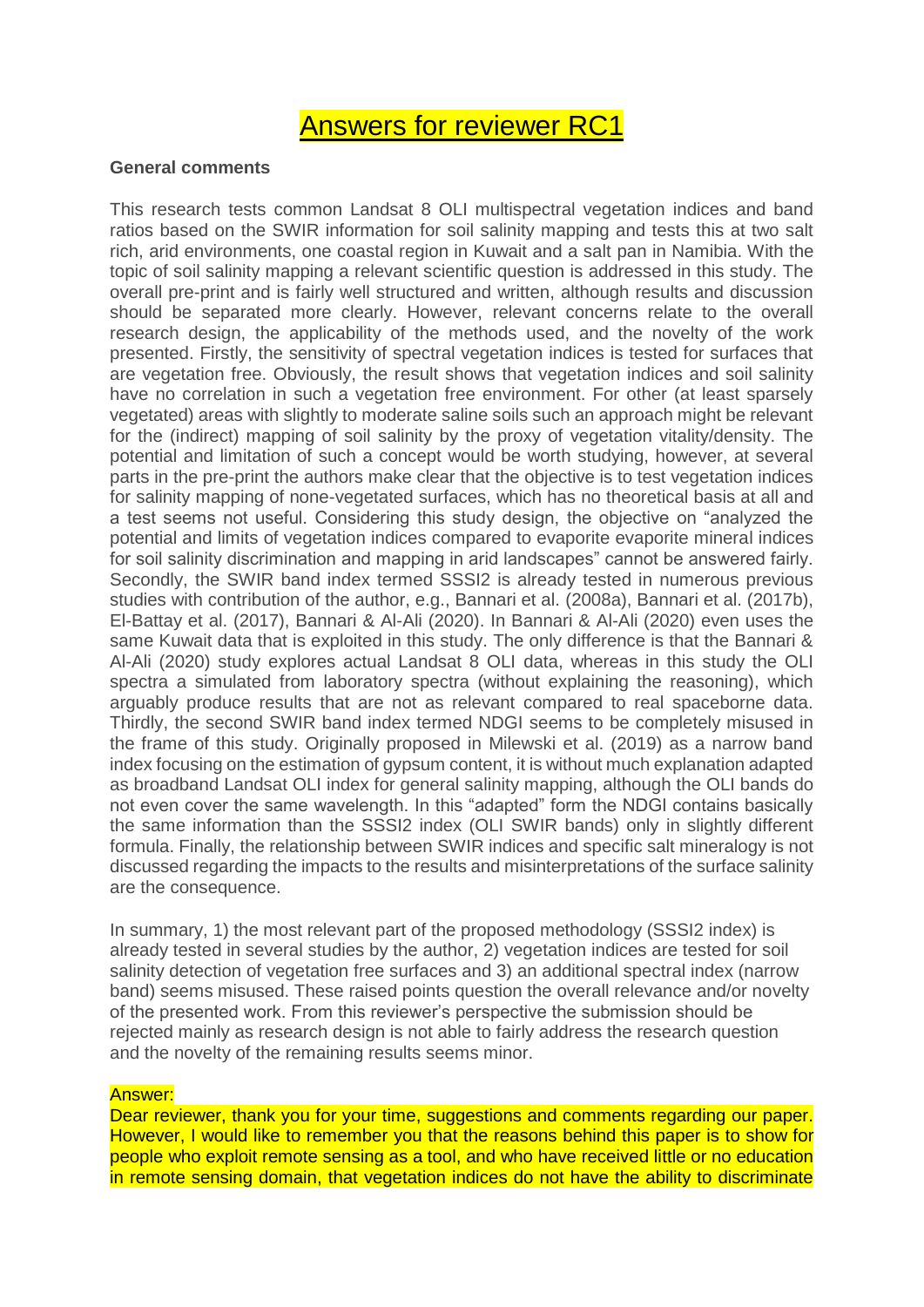and predict soil salinity classes. Second, during the last two decades many scientist demonstrated that the SWIR region is the most relevant for soil salinity discrimination. In our papers during the last decade (that you are mentioning above), we demonstrated the utility of these wavelengths for soil salinity mapping in many environment and using different satellites data (TM, ETM+, ALI, OLI, Sentinel-MSI and Worldview). We want to highlight the importance of this concept and to show that vegetation indices based on the visible and NIR bands are not appropriate for soil salinity discrimination. Third, the NDGI was not developed only for narrow bands and was not misused in the frame of this study. **this statement is NOT CORRECT**. Indeed, always in remote sensing domain, we analyze the spectral signatures to find the absorption features of the target under investigation and, then, we apply them in the modeling process using hyperspectral or multispectral data. Obviously, with the condition that the proposed features must be covered by the used bands of the used sensor. Moreover, I would like to attract you attention that Milewski et al. (2020) used the NDGI for Landsat-8 data which are broad bands (please, see the following publication). In general, keep in mind that an index can be applied using narrow or broad bands once the exploited band covers the absorption features. Certainly, the narrow bands highlight mineral classes better than broad bands. Finally, I would like to highlight that according to my 35 years' experience in remote sensing domain and soil salinity mapping that this paper is original and pragmatic. Without a doubt, this work will be a reference for users of remote sensing as a tool. Indeed, during its exposition in researchgate during two months, it was recommended by many people and read by 110 scientists.

Milewski, R., Chabrillat, S., and Bookhagen, B.: Analyses of Namibian Seasonal Salt Pan Crust Dynamics and Climatic Drivers Using Landsat 8 Time-Series and Ground Data. Remote Sens. 12, 474. [https://doi.org/10.3390/rs12030474,](https://doi.org/10.3390/rs12030474) 2020.

## **Specific comments**

#### **Abstract**

Line 14 "The proposed methodology leverages on two complementary parts exploiting simulated and imagery data acquired over two study areas" What is the benefit in simulating Landsat-8 OLI data that are readily available globally? Furthermore, when an image close to the ground sampling date of the field sampling is available (according to Bannari & Al-Ali (2020))

#### Answer:

Dear reviewer, in this study and in remote sensing in general, the benefit and interest of spectral measurements simulating a specific satellite data is a strong and rigorous validation using as well the field truth sampling and the laboratory analysis. **Moreover, I would like to clarify that there is NO link between this research paper and the paper published by Bannari and Al-Ali (2020)**. In fact, even the SSSI model was used, the paper **Bannari and Al-Ali (2020)** was about climate change impact on soil salinity during 30 years using **ONLY Landsat image data acquired by three different sensors: TM, ETM+ and OLI.** The only intersection between these works is the considered study site.

Line 29 "Although the Omongwa [pan] is a natural flat salt playa, the four derived VI's from OLI image are completely unable to detect the slightest grain of salt in the soil" Why should vegetation indices that are parametrizations of the difference between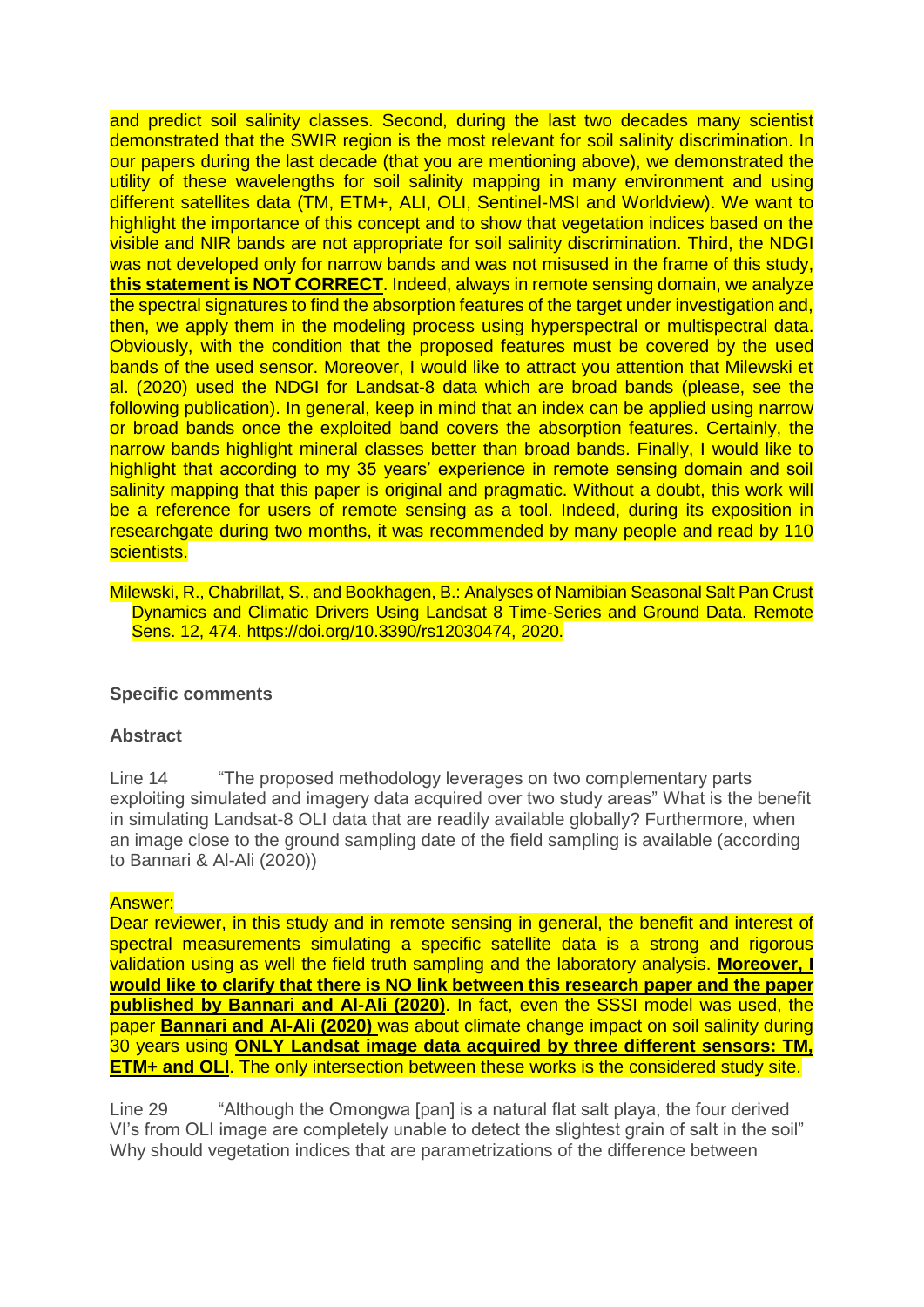red/infrared bands and "greenness" detect salt that is mostly featureless in the VNIR? This consideration has no basis at all.

## Answer:

Dear reviewer, as a remote sensing specialist we know well that it is impossible for VI's to map soil salinity. This was anticipated and this is the information that we want to show for people who use remote sensing as a tool. Because, as explain in our paper, in the literature many scientists claim the predictive power of VI's for soil salinity discrimination and mapping: **which a WRRONG statement**. For instance, Allbed et al. (2014) found that the SAVI extracted from the IKONOS image is useful for assessing the soil salinity in areas dominated by date palm trees. On the other hand, over agricultural lands in South Dakota Lobell et al. (2010) observed that EVI was significantly correlated with soil salinity and more sensitive to changes in salinity stress than NDVI. Moreover, Whitney et al. (2018) observed that the strength of the correlation coefficients between VIs and salinity was generally better for NDVI than for EVI. ETC……

## **Introduction:**

Line 41 The first paragraph introduces the problem/ threat of salinization in well written from. However, no link to the study regions is provided. Is salinization a relevant problem for the areas under study? E.g., the Omongwa salt pan is a natural salt pan only with minor anthropogenic impact that is not used for any agriculture that could suffer from the stated problem of salinization.

## Answer:

Dear reviewer, this comment is really very very bizarre !!!? because the introduction is very clear and it is not linked to specific study site. It provide relevant information about how soil salinity around the world is a serious problem and it is not relevant. In addition, at this section we are really so fare from the study site Omongwa salt-pan description or argumentation about the reasons behind its selection as a reference in our study.

Line 61-66 Please follow a consistent format for the ion's indication of electrical charge (either always with or without indication).

## Done.

Line 75 This sentence needs rephrasing, as EC measurements are rather cheap compared to most laboratory soil analysis. Indeed, for larger areas/repeated measurements costs for sampling activities in relevant, but it is not the laboratory method that is expensive.

## Answer:

Dear reviewer, I am so sorry, this phrase is correct 100%. Indeed, we are discussing about EC-Lab determined through the laboratory analysis using water extracted from a saturated soil paste which is globally accepted a standard to quantify soil salinity.

Line 77 "image processing methods have outperformed ground-based methods" is a very strong claim, as ground based, laboratory measurements they are definitely more accurate compared to remote sensing based retrievals. Suggestions: "more suitable" or "practical"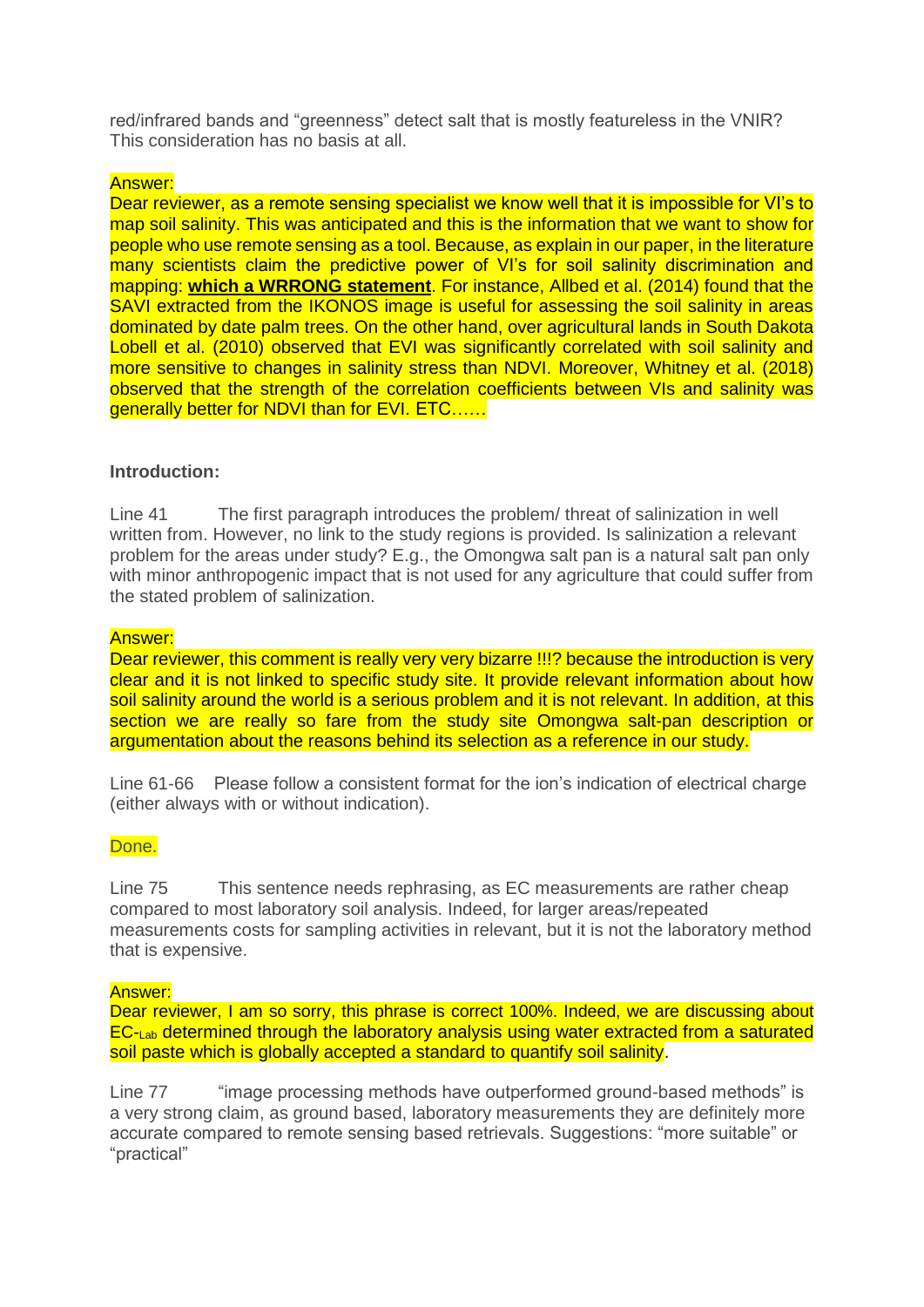## Answer:

Dear reviewer, I do not agree with your opinion because it is the reality and the truth for large area. Moreover, this is not only my opinion but also that of the scientific community, which is working on soil salinity using remote sensing technology. I invite you to read this book, it is so relevant regarding your comment:

#### Metternicht, G., and Zinck, J.A.: Remote Sensing of Soil Salinization: Impact on Land Management. CRC Press Taylor and Francis Group, Boca Raton, FL, USA, 374 pp., 2009.

Line 134 "acquired with diver sensors" Most likely "different sensors" is meant?

#### Done, thanks

Line 137 "Coincidentally, the NDGI is simply the SI-ASTER-4,5 proposed 16 years ago by Al-Khaier (2003)." SI-ASTER-4,5 and the NDGI seem very different. Whereas, the NDGI defined in Milewski et al. (2019) is a band ratio that exploits narrowband reflectances in the SWIR I (1.69 and 1.75  $\mu$ m), which are both part of the 4<sup>th</sup> ASTER band (1.6-1.7um). ASTER band 5 covers the parts of the SWIR II (2.145-2.185 um) which is not part of the NDGI defined in Milewski et al. (2019).

#### Answer:

Dear reviewer, in remote sensing science and technology we analyze first the spectral signature looking for the absorption features characterizing the mineral under investigation as I explain above. Then, we select the spectral bands of interest depending on the used sensor. Obviously, the sensor bands are relatively different because they do not have the same width. For instance, the equation of NDVI still the NDVI independently to the sued satellite sensors (MODIS, MSS, TM, ETM+, OLI, SPOT, ASTER, Etc…..). The only condition is the intercalibration between sensors if we are using many sensor. If we are using only one sensor data the NDVI still the NDVI. **Without any doubt the NDGI is simply the SI-ASTER-4,5 proposed 16 years ago by Al-Khaier (2003)**

Line 165 "Cert" typo? Is "Certainly" meant?

## Done.

## **Materials and Methods**

Line 202 Elaboration is needed on how the "CAM5S radiative transfer code" has been used in the data processing of the laboratory spectra. Normally, radiative transfer is used for atmospheric modelling to convert TOA radiance to surface reflectances (e.g., described later on starting at Line 340), but laboratory spectral measurements are used that are not affected by atmospheric disturbances. The convolution of the spectra to different spectral resolution is usually not linked to "radiative transfer" techniques, but simply done by applying the published relative spectral response factors (e.g., in 1 nm resolution) of the OLI sensor to the laboratory spectra.

#### Answer:

Dear reviewer, **this comment is WRRONG**. I am retired professor and my entire carrier during 35 years was in remote sensing domain. First, I want to tell you that the CAM5S (Teillet and Santer, 1991) is an improvement of 5S (Tanre et al., 1990) and relatively similar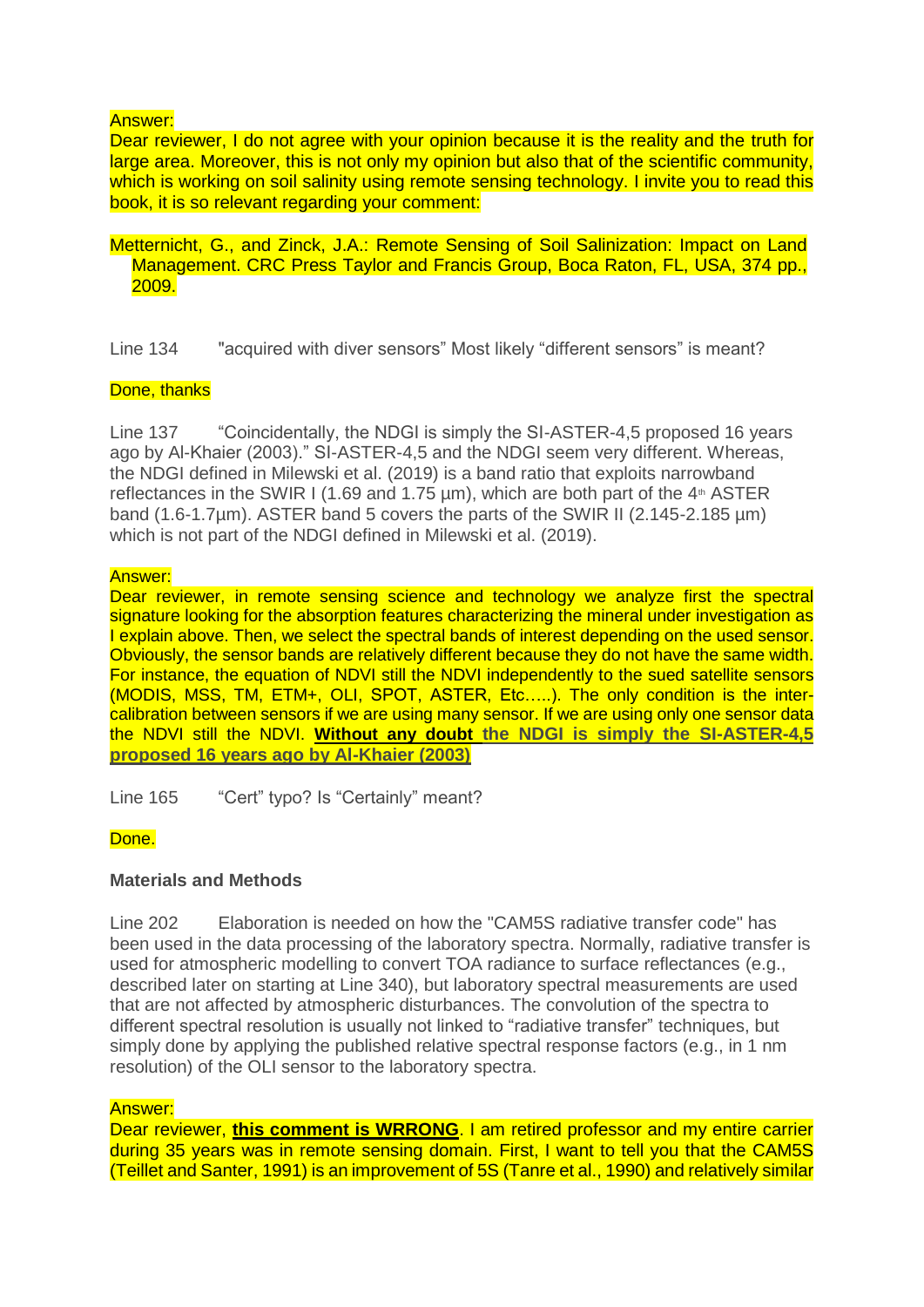to 6S (Vermote et al., 1997) that are the most used RTC by NASA not only for atmospheric modelling but also for **new sensor simulation and design**. As well as, the resampling operation **IS ALSO LINKED to the RTC based on the responsivity filters**. Please, read the following references:

- **Tanre, D., Deroo, C. Duhaut, P., Herman, M., Morcrette, J.1., Perbos, J. and Deschamps,** P.Y. (1990). *Simulation of the Satellite Signal in the Solar Spectrum (5S).* Laboratoire d'Optique Atmospherique, Universite des Sciences et Techniques de Lille, Lille, France, 320 pages.
- Teillet, P.M., and Santer, R.: Terrain Elevation and Sensor Altitude Dependence in a Semi-Analytical Atmospheric Code". Canadian J. of Remote Sens. 17, 36-44, 1991.
- Vermote, E., Tanre, D., Deuze, J.L. et al. (1997) Second simulation of the satellite signal in the solar spectrum, 6S: An overview," IEEE Transactions on Geo-science and Remote Sensing, 1997, 35(3): 675-686.

Line 337 The SWIR bands of OLI do not cover the wavelength used in the NDGI proposed in Milewski et al. (2019), which exploits narrow spectral bands (10-20 nm) for gypsum detection, specifically the shoulder of the SWIR I absorption at 1690 nm and the center of the absorption feature at 1750 nm. Figure 5 shows very well that the sensitivity of the SWIR-1 Landsat band ends even before the shoulder of the absorption feature. The normalized SWIR I + SWIR II multispectral band ratio used here is commonly known under the name of Normalized Burn Ratio-2 (NBR2) as spectral indices routinely provided by the Landsat mission (https://www.usgs.gov/core-sciencesystems/nli/landsat/landsat-normalized-burn-ratio-2) and used for over two decades in the field of soil remote sensing (van Deventer et al. 1997).

van Deventer, A.P., Ward, A.D., Gowda, P.H., Lyon, J.G., 1997. Using Thematic Mapper Data to Identify Contrasting Soil Plains and Tillage Practices. American Society for Photogrammetry and Remote Sensing, Photogrammetric Engineering & Remote Sensing Vol. 63 No. 1 pp. 87-93.

## Answer:

Dear reviewer, I answered for this point before. Please, to understand this process read the following paper where the same authors (Milewski et al., 2020) are using the same index (NDGI) and Landsat-OLI data:

Milewski, R., Chabrillat, S., and Bookhagen, B.: Analyses of Namibian Seasonal Salt Pan Crust Dynamics and Climatic Drivers Using Landsat 8 Time-Series and Ground Data. Remote Sens. 12, 474. [https://doi.org/10.3390/rs12030474,](https://doi.org/10.3390/rs12030474) 2020.

## **Results Analysis**

Line 420 The mineralogy of sample "H" cannot be only "a pure salt-sabkha (bright florescent halite)", as pure halite would be featureless (except water absorption) and the shown spectrum certainly has strong absorption features. This spectrum could contain abundances of bischofite or other MgCl salts (compare spectra of [https://10.1016/j.geoderma.2008.03.011 or doi.org/10.3390/rs6042647\)](https://10.0.3.248/j.geoderma.2008.03.011%20or%20doi.org/10.3390/rs6042647).

Answer: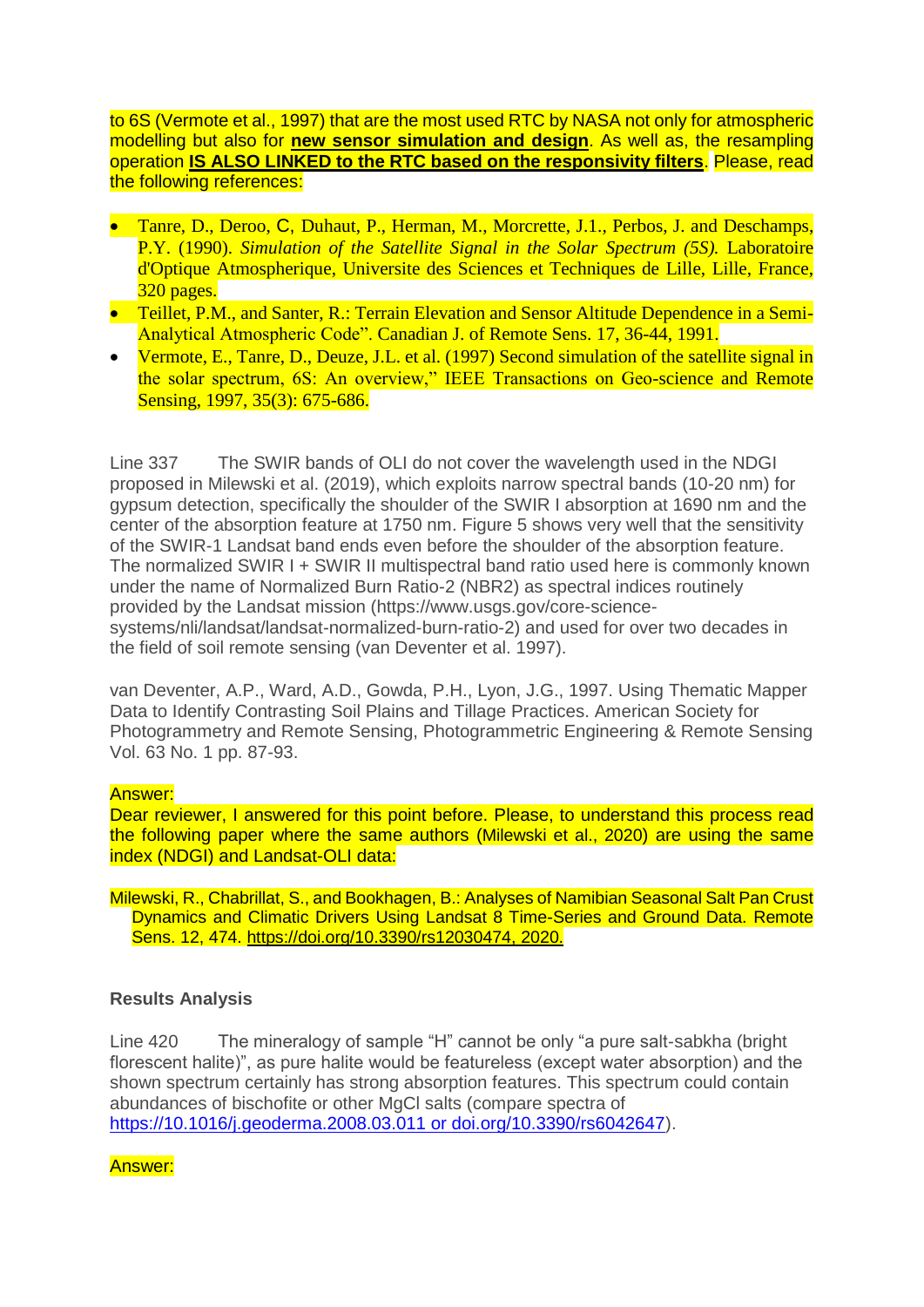Dear reviewer, why sample "H" can not be only a pure salt-sabkha ??????!!!!!!!!. Always the halite crust is accumulated on the surface, while the other minerals (less soluble) are precipitated under the layer of halite. Moreover, according to the laboratory analysis preformed and used in this study, the validation zone surrounding sample point 141 is nearly pure halite (94%) mixed with very low content of gypsum (3%). In the first study site (Figure 2) the photo f is pure halite, as well in the second study site (Figure 3) the photo C is pure halite!!!!!!!

Line 503 "Consequently, undoubtedly VI's cannot exhibit the spatial patterns variability or provide precise and reliable information about the soil salinity. This finding corroborate those of spectral and CRRS analyses." This statement is only true for bare soil/sediment surfaces. Obviously, for none-vegetate areas case VI cannot be used to directly map top-soil salinity. But a much more reasonable use for VI is by proxy of salinity by degradation of soil fertility and vegetation vitality. E.g., Zhu et al. (2020, doi.org/10.3390/rs13020250) showed that spectra of agricultural crops do reflect the physiological changes of crops under soil salt stress, and it is feasible to model soil salinity using spectral vegetation indices of the crop canopy (e.g., NDVI with  $R<sup>2</sup>$  of 0.78 and RMSE (g/L) of 0.62 TDS). Similarly, a study of Al-Khakani & Yousif (2019, doi.org/10.1088/1742-6596/1234/1/012023) demonstrates an inverse correlation between the soil salinity and NDVI vegetation cover up to  $R<sup>2</sup>$  of 0.88 for a larger regional mapping. These examples show that VI can be largely beneficial for salinity mapping and that the usefulness depends on the surface type and specific application.

#### Answer:

Dear reviewer, the sentence from line 503 to 507 **is correct 100%** and it express the conclusions about this study regarding soil salinity discrimination and mapping and NOT soil degradation, fertility, or vegetation vitality.

Figure 7 Why are soils with 0.2-0.3 reflectance in the red band annotated with "bright crust" and soils with 0.6 reflectance as "dark soil"? Are the salt crusts not brighter throughout the VIS compared to none-saline soils?

#### Answer:

You are right; many of used samples are collected from sandy soil with high mixture and colored salt and not brighter (Please, see the Figure 2, photo e). This illustration is well known in the literature. Please, see the following reference:

Bannari, A., Huete, A. R., Morin, D., and Zagolski, F. (1996) Effects of soil color and brightness on vegetation indices. Int. J. of Remote Sens., 17(10), 1885-1906.

Line 516 "evaporite minerals indices have the highest power for soil salinity discrimination with R2 517 of 0.71 and 0.72 for NDGI (or SI-ASTER-4,5) and SSSI (Figs. 8e and 8f), respectively. These results are due to the absorption features of salts (gypsum, halite, etc.) in SWIR bands, which are integrated in the equations of the both indices." In this statement, an important misunderstanding becomes apparent that leads to a misinterpretation of the actual salinity of the salt pan. The correlation between broadband SWIR indices and general soil salinity is highly dependent on the specific salt mineralogy and its effects on the spectrum. All surfaces that have higher SWIR II absorption than SWIR I would result in a high values of the SI-ASTER-4,5 and SSSI.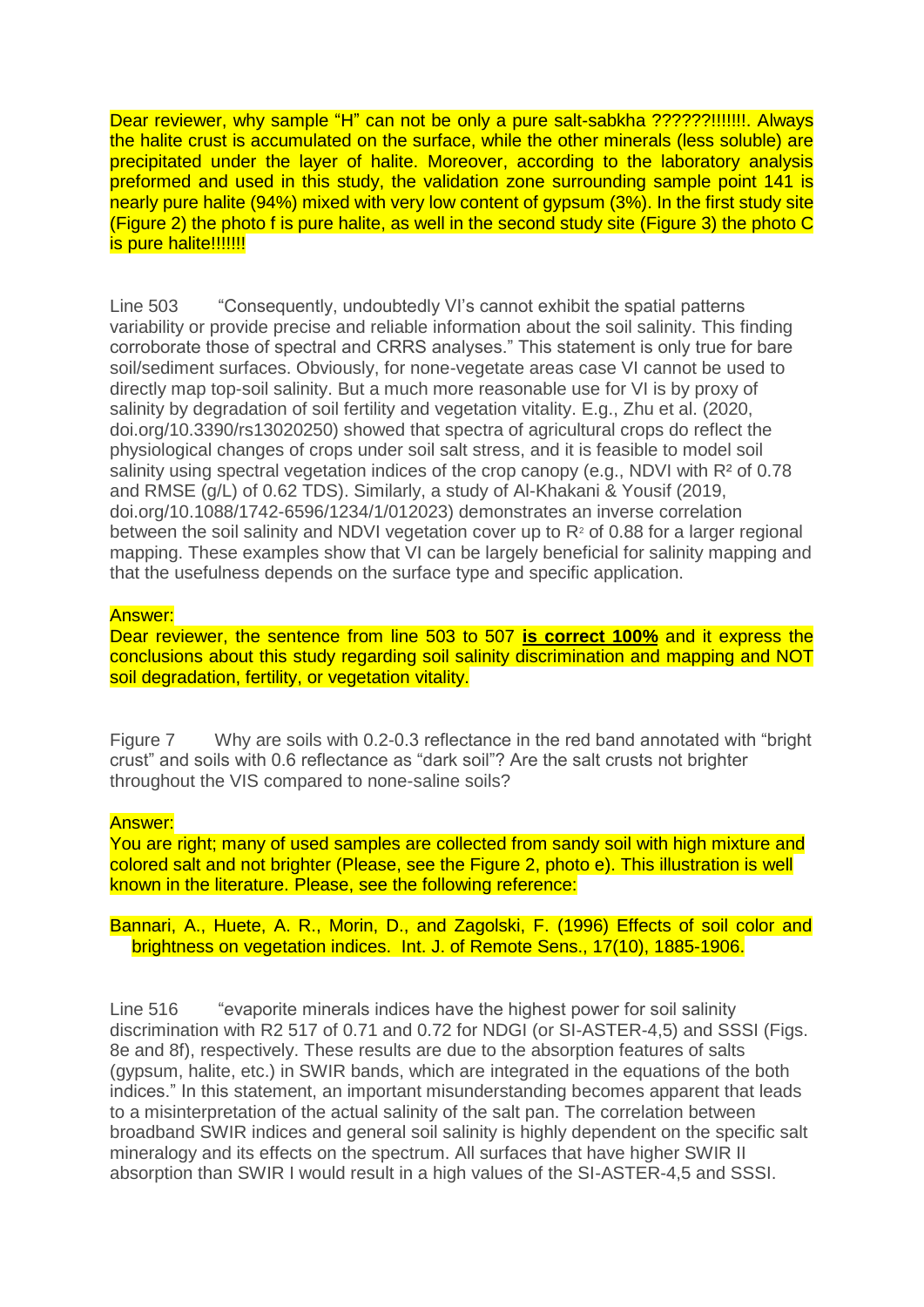However, this is not the case for one of the most important/strongest cause of soil salinity at the test site: NaCL (halite), which is almost featureless in the optical range. This important limitation in the applied method needs to be addressed and the interpretation needs to be revised accordingly. For a representation of halite distribution at the Omongwa salt pan see the spectral unmixing result of Milewski et al. (2017).

## Answer:

Dear reviewer, I am so sorry the analysis is clea,r well developed, and we do not any misunderstanding in this section. In addition, you must understand that using multispectral remote sensing it is not possible to discriminate among minerals. This statement is well known in the basic remote sensing books and courses. Contrary to hyperspectral remote sensing which provide the possibility and the power to discriminate among salt mineral particularly when using unmixing with endmember. Indeed, this was accomplished in the work that you are referring to: Milewski et al. (2017):

Milewski, R., Chabrillat, S., and Behling, R.: Analyses of Recent Sediment Surface Dynamic of a Namibian Kalahari Salt Pan Based on Multitemporal Landsat and Hyperspectral Hyperion Data. Remote Sens. 9, 170. [https://doi.org/10.3390/rs9020170,](https://doi.org/10.3390/rs9020170) 2017.

Line 588 "the SSSI further highlights the main salt crusts present in the pan area that are formed from different mineral sources, including halite, gypsum, calcite, and sepiolite" No, unfortunately the main areas of ~pure halite crust is missed by the SWIR indices. Both indices highlight the presents of gypsum that certainly increases general soil salinity, but not as much as halite. Most concerning, the halite rich areas are mapped as none saline! See comment above. A simple brightness/albedo based spectral index would lead to a more accurate representation of soil salinity, when halite is the major cause.

## Answer:

Dear reviewer, at this step of analysis, we are analyzing the derived result using a semiempirical model based on the SWIR bands BUT NOT only the SWIR as a single band. Moreover, or analysis is based obtained maps and validated based on the field truth and laboratory analysis (Table 2) which provide us the percentage of each salt-mineral.

Line 603 "a total absence of salinity is observed in the center and center-east parts of the pan (black pixels) due to the presence of water which absorbs the signal in the SWIR wavelengths." No, this image acquired at the dry season does not have any surface water present. Please check the Landsat spectra or simply a RGB representation. These areas that appear low in SWIRI-SWIRII indices are the most saline pixels that have a much brighter, but flat spectrum in the SWIR. See attached image of the Landsat OLI scene and exemplary spectra.

## Answer:

Dear reviewer, **I am so sorry to say that your statement is WRRONG**. If you know remote sensing science, you must understand the basic concepts. Indeed, the soil moisture and shallow water surfaces are absorbed in the SWIR wavelengths and not in the visible (RGB) bands. Second, if you read carefully the paper you will see that presented RGB image for study site illustration is not the one used in this research analysis. Third, the dry season does not mean the absence of water accumulated in low areas of the study site as illustrated by the Lidar DEM (Figure 9).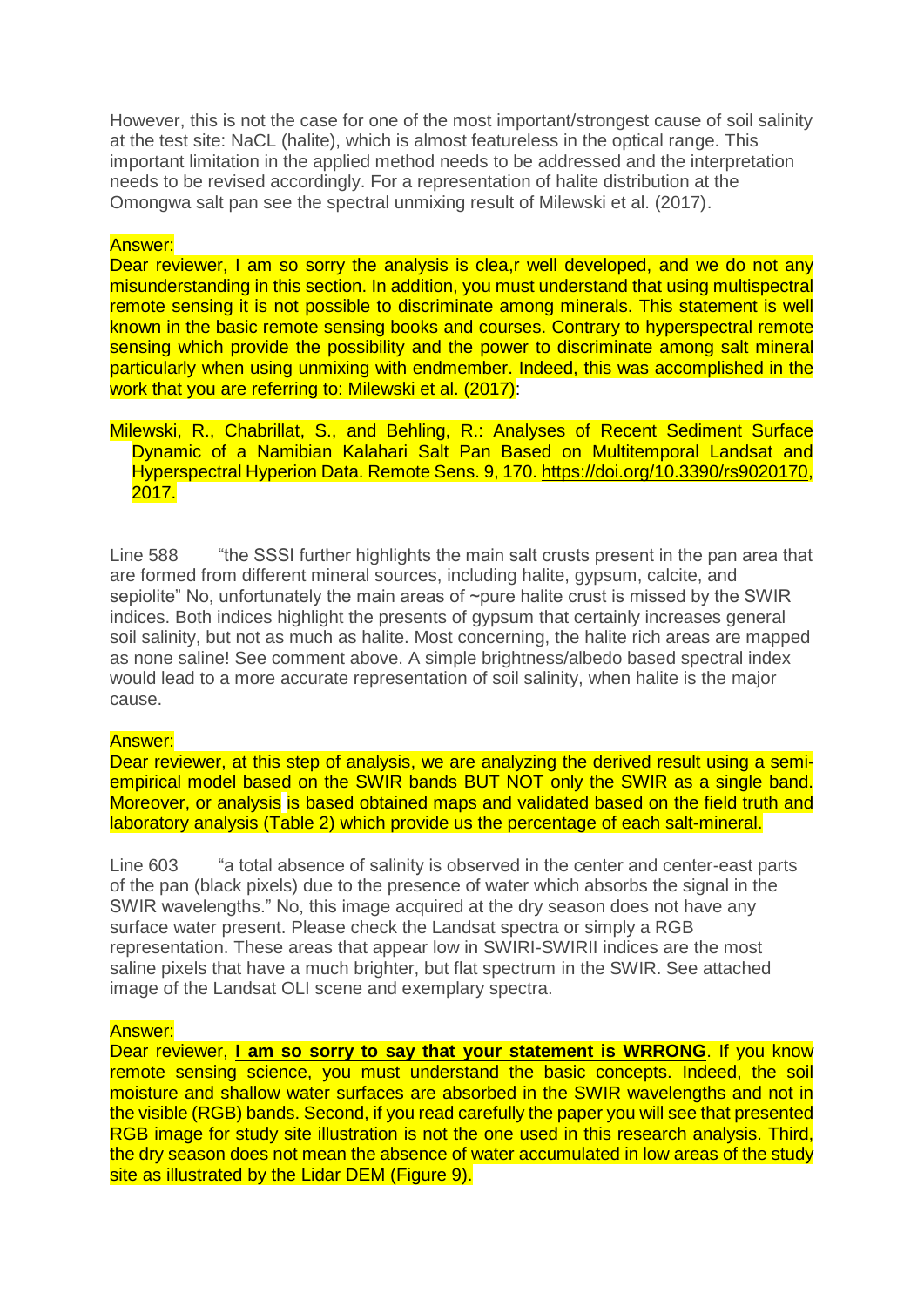# **Discussion**

Line 666 Here, the fact that halite is featureless is mentioned, but is not recognized as a limitation for the applied methods and the results are not discussed according.

## Answer:

This sentence is related to the one before; it is clear and it explain the absence of pure halite features in the VNIR.

Line 676 "While when the EC-Lab values increased also the difference among the salt-affected soil spectra's increased significantly and progressively in the SWIR"

# Done.

Line 691 "SWIR-1 and SWIR-2 bands of OLI show the highest potential to discriminate efficiently among different degrees of salinity in the soil." These statements are valid for some salt minerals, e.g., gypsum or bischofite, but not true at all for other salt minerals, e.g., halite or thenardite. Consequently, SWIR1-SWIR2 indices might produce totally misleading salinity maps for test sites that are for example dominated by halite.

#### Answer:

Dear reviewer, I agree with you and this the reason why we use the spectral measurements for absorption features. However, the equations of the both indices are integrating the SWIR bands but the difference in the conception of their models allows highlighting the difference between gypsum and/or other salts minerals.

Line 683 As stated in the comment above sample "H" has several features that are not related to halite and spectrally indicate the prancer of a different salt mineral.

#### Answer:

Dear reviewer, in the line 683 we say: "For instance, CRRS analyses of halite-rich soil "H" sample showed consistent absorption features at 960, 1160, 1420, 1780 and 1920 nm and they become deeper, broader, and more asymmetrical with increasing salt content in the soil". This statement is correct because we have a dominant halite class mixed with other non-dominant classes. For instance, Table 2 for the soil laboratory analyses shows you the ponderation of classes from a sampling point to another.

Line 693 "of LAI at different densities confirmed the relevance of [..] stress." This dataset of LAI measurements might be undervalued in the current pre-print status. Instead of calculating vegetation indices for bare soil, the LAI or vegetation indices of the Kuwait imagery (not lab spectra) might show a correlation to the soil salinity measurements, due to reduction in vegetation vitality.

## Answer:

Dear reviewer, I am so sorry your suggestion is not the idea of this paper.

Line 712 Here the higher albedo of the central pan area is actually mentioned, but no contradiction with the results of the SWIR salinity indices is noted or discussed.

Answer: